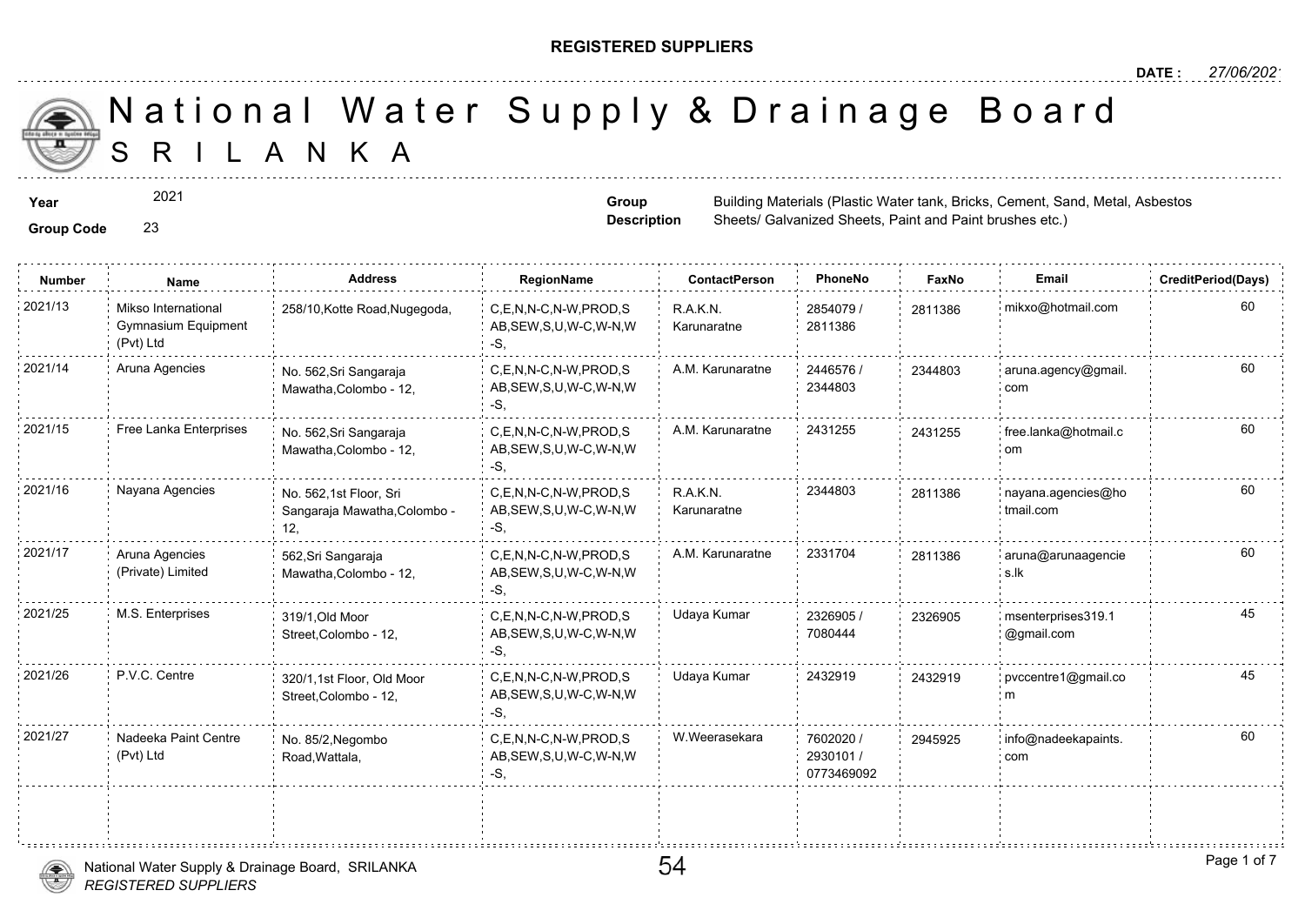

**Group Code** 23

# S R I L A N K A National Water Supply & Drainage

2021

**Group Description**

| <b>Number</b> | <b>Name</b>                                       | <b>Address</b>                                          | RegionName                                                   | <b>ContactPerson</b> | PhoneNo                               | Faxl             |
|---------------|---------------------------------------------------|---------------------------------------------------------|--------------------------------------------------------------|----------------------|---------------------------------------|------------------|
| 2021/30       | Swisstek Aluminium Ltd                            | 76/7, Pahala Dompe, Dompe,                              | C,E,N,N-C,N-W,PROD,S<br>AB, SEW, S, U, W-C, W-N, W<br>-S.    | R.<br>Prathapasinghe | 7807123/<br>2409474                   | 240947           |
| 2021/34       | York Hardware (Pvt)<br>Ltd.                       | 141, G/6, Messenger<br>Street, Colombo 12,              | C.E.N.N-C.N-W.PROD.S<br>AB, SEW, S, U, W-C, W-N, W<br>$-S$ . | S. Rajendran         | 2478767 /<br>4949528                  | 461091<br>234676 |
| 2021/35       | Mazda Hardware &<br>Power Tools                   | 167, Bandaranayake<br>Mawatha, Colombo 12,              | C,E,N,N-C,N-W,PROD,S<br>AB, SEW, S, U, W-C, W-N, W<br>-S.    | S. Rajadurai         | 2388691                               | 243352           |
| 2021/46       | Ariyarathna Suppliers &<br>Construction (Pvt) Ltd | No. 871, Modarawatta,<br>Nawagamuwa, Ranala,            | C.E.N.N-C.N-W.PROD.S<br>AB, SEW, S, U, W-C, W-N, W<br>-S.    | A. Ariyarathna       | 2408413/<br>0773133397<br>0714425545  | 240841           |
| 2021/48       | Carson Enterprises                                | No. 14, Quarry Road, Colombo -<br>12,                   | C,E,N,N-C,N-W,PROD,S<br>AB, SEW, S, U, W-C, W-N, W<br>-S.    | S.U. Kumar           | 2438963 /<br>2438965                  | 243896           |
| 2021/80       | Sun Rise Trading Lanka<br>(Pvt) Ltd.              | No. 03, Kandawatha<br>Road, Nugegoda,                   | C.E.N.N-C.N-W.PROD.S<br>AB, SEW, S, U, W-C, W-N, W<br>-S.    | K. Murrali           | 0777893191<br>/0757247247             |                  |
| 2021/82       | PE Plus (Pvt) Ltd.                                | No. 32, Minuwangoda<br>Road, Ekala, Ja-Ela,             | C,E,N,N-C,N-W,PROD,S<br>AB, SEW, S, U, W-C, W-N, W<br>-S.    | Rukmal Asanka        | 7866800 /<br>0772070271<br>0773535535 |                  |
| 2021/90       | <b>Bright Way Enterprisies</b>                    | No. 323,3/15,3rd Floor, Old<br>Moor Street, Colombo 12, | C,E,N,N-C,N-W,PROD,S<br>AB, SEW, S, U, W-C, W-N, W<br>-S.    | S. Kanapathy         | 0771895599<br>0718307921              | 233585           |
| 2021/91       | <b>Commercial Hardware</b><br><b>Stores</b>       | 43, Colombo Street, Kandy,                              | C.E.N.N-C.N-W.PROD.S<br>AB, SEW, S, U, W-C, W-N, W<br>$-S$ . | P. Visvanath         | 0812234323                            | 081222           |



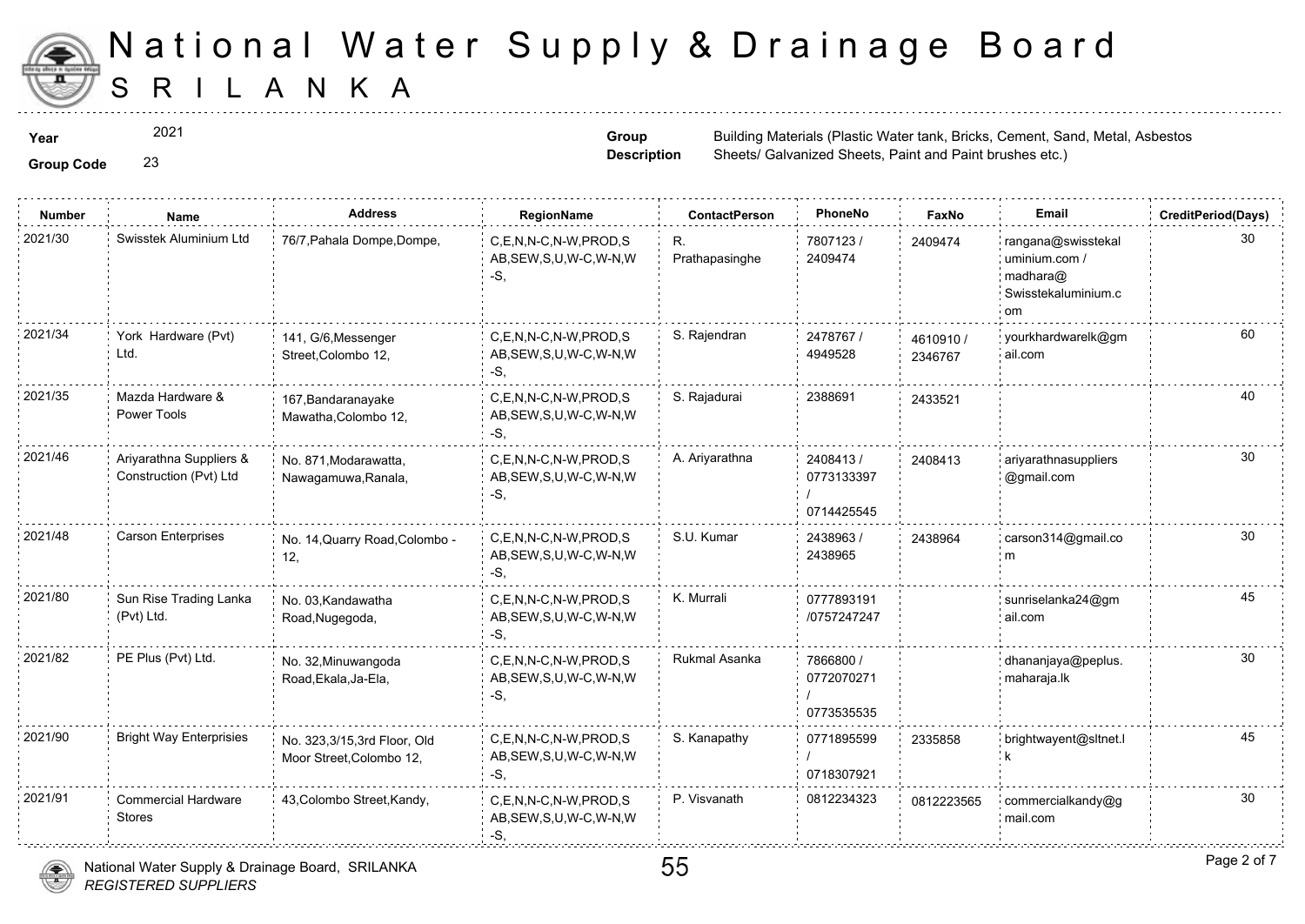

2021

**Group Code** 23

**Group Description**

| <b>Group Code</b> |  |
|-------------------|--|

| <b>Number</b> | Name                                                         | <b>Address</b>                                                | <b>RegionName</b>                                         | <b>ContactPerson</b> | PhoneNo                              | Faxl             |
|---------------|--------------------------------------------------------------|---------------------------------------------------------------|-----------------------------------------------------------|----------------------|--------------------------------------|------------------|
| 2021/92       | Magnum Traders                                               | 45A, Colombo Street, Kandy,                                   | C,E,N,N-C,N-W,PROD,S<br>AB, SEW, S, U, W-C, W-N, W<br>-S. | P. Kapilnath         | 0812234323                           | 081222           |
| 2021/96       | Osaka Impex                                                  | 30/2/1, Abdul Jabbar<br>Mawatha, Colombo 12,                  | C.E.N.N-C.N-W.PROD.S<br>AB, SEW, S, U, W-C, W-N, W<br>-S. | A. Rajaguru          | 2338864 /<br>2422942                 | 242294           |
| 2021/97       | Wasanaa Impex                                                | 30,2nd Floor, Abdul Jabbar<br>Mawatha, Colombo 12,            | C.E.N.N-C.N-W.PROD.S<br>AB, SEW, S, U, W-C, W-N, W<br>-S. | S. Vijayakumar       | 2433944 /<br>0712124450              | 242294           |
| 2021/98       | Reyon Enterprises                                            | No. 67, Quarry Road, Colombo<br>12,                           | C,E,N,N-C,N-W,PROD,S<br>AB, SEW, S, U, W-C, W-N, W<br>-S. | P. Kethis            | 2447441/<br>2449144 /<br>0757124450  |                  |
| 2021/99       | Uni Royal Enterprises                                        | 30-3, Second Floor, Abdul<br>Jabbar Mawatha, Colombo 12,      | C.E.N.N-C.N-W.PROD.S<br>AB, SEW, S, U, W-C, W-N, W<br>-S, | Krishana Kumar       | 2478886 /<br>2541885 /<br>0766619811 |                  |
| 2021/102      | <b>Marshal Trading</b><br>Company                            | No. 232, Old Moor<br>Street, Colombo 12,                      | C.E.N.N-C.N-W.PROD.S<br>AB, SEW, S, U, W-C, W-N, W<br>-S, | DAJ Sydney           | 2343452                              | 233325           |
| 2021/112      | Silver Star Trading                                          | 333-2/14.Old Moor<br>Street, Colombo 12,                      | C,E,N,N-C,N-W,PROD,S<br>AB, SEW, S, U, W-C, W-N, W<br>-S. | S. Sathasivam        | 2348253/<br>2478138                  | 243239           |
| 2021/114      | Monara Steel Centre                                          | No.333-2/18, Old Moor<br>Street, Colombo 12,                  | C,E,N,N-C,N-W,PROD,S<br>AB, SEW, S, U, W-C, W-N, W<br>-S, | S. Shivakumar        | 2470738 /<br>2470739 /<br>2390882    | 232010           |
| 2021/115      | Dockyard General<br><b>Engineering Services</b><br>(Pvt) Ltd | No. 223, Jayantha<br>Mallimarachchi<br>Mawatha, Colombo - 14, | C.E.N.N-C.N-W.PROD.S<br>AB, SEW, S, U, W-C, W-N, W<br>-S, | F.J.L. Felix         | 2527980 /<br>2527981 /<br>2110510    | 252284<br>471415 |
| 2021/120      | RPC Polymers (Pvt) Ltd                                       | No. 310, Highlevel Road,<br>Nawinna, Maharagama,              | C.E.N.N-C.N-W.PROD.S<br>AB, SEW, S, U, W-C, W-N, W<br>-S. | Ardhil Jiffry        | 0772612772                           | 710753           |

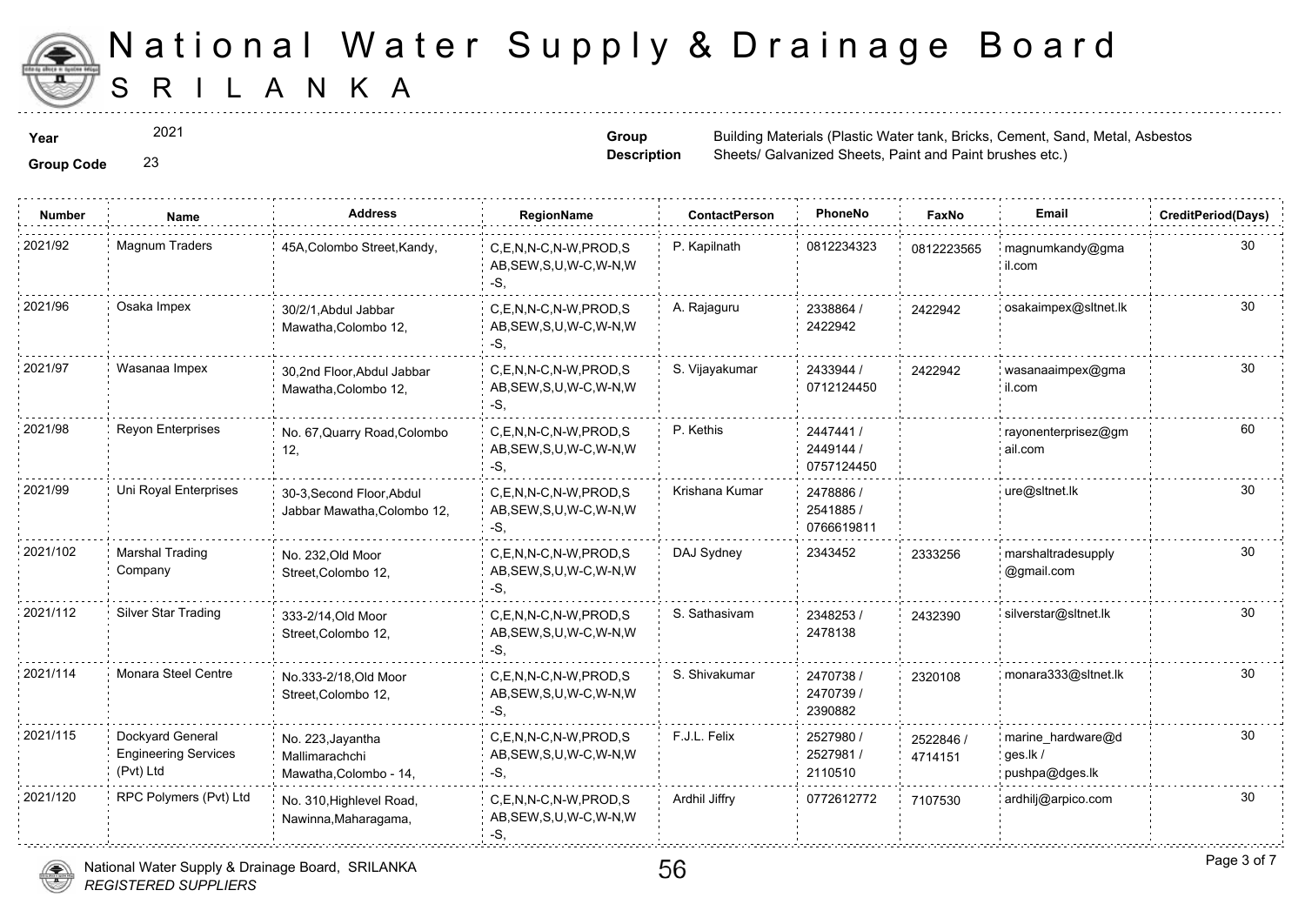

2021

**Group Code** 23

**Group Description**

**Year** Building Materials (Plastic Water tank, Britan Materials (Plastic Water tank, Cement, Sand, Metal, Asbestos Sheets/ Galvanized Sheets, Paint and

| <b>Number</b> | Name                        | <b>Address</b>                                                          | RegionName                                                   | <b>ContactPerson</b> | PhoneNo                                       | Faxl   |
|---------------|-----------------------------|-------------------------------------------------------------------------|--------------------------------------------------------------|----------------------|-----------------------------------------------|--------|
| 2021/131      | Mitko Trading (Pvt) Ltd     | No. 385,1st Floor, Land Mark<br>Building, Galle Road, Colombo<br>$-03,$ | C,E,N,N-C,N-W,PROD,S<br>AB, SEW, S, U, W-C, W-N, W<br>$-S$ , | Lakitha Herath       | 2552525                                       | 257482 |
| 2021/143      | <b>Campion Enterprises</b>  | 311, First Floor, Old Moor<br>Street, Colombo 12,                       | C,E,N,N-C,N-W,PROD,S<br>AB, SEW, S, U, W-C, W-N, W<br>-S,    | Umesh Kumar          | 2470025                                       | 242189 |
| 2021/165      | Global Lanka<br>Enterprises | 323, 3/11, Old Moor<br>Street, Colombo - 12,                            | C.E.N.N-C.N-W.PROD.S<br>AB, SEW, S, U, W-C, W-N, W<br>-S,    | Anton Roshan         | 2321818/<br>2321919                           | 232181 |
| 2021/166      | Zion Exim                   | 319, Old Moor Street, Colombo -<br>12,                                  | C,E,N,N-C,N-W,PROD,S<br>AB, SEW, S, U, W-C, W-N, W<br>-S,    | Anton Roshan         | 4276829                                       | 427682 |
| 2021/182      | Wino Trading (Pvt) Ltd.     | No.314 - 2/1, Old Moor<br>Street, Colombo 12,                           | C.E.N.N-C.N-W.PROD.S<br>AB, SEW, S, U, W-C, W-N, W<br>$-S$ , | virosh               | 0714727427<br>0716024090                      |        |
| 2021/185      | New Lanka Steel Centre      | No. 12, Colombo Street, Kandy,                                          | C,E,N,N-C,N-W,PROD,S<br>AB, SEW, S, U, W-C, W-N, W<br>$-S$ , | <b>MJM Razeek</b>    | 0812224285<br>0775220615                      | 081220 |
| 2021/204      | Eastern Trading<br>Company  | 273, Old Moor Street, Colombo -<br>12,                                  | C.E.N.N-C.N-W.PROD.S<br>AB, SEW, S, U, W-C, W-N, W<br>$-S$ . | K. Gopal / S. Sivaji | 2431544 /<br>2447290 /<br>2333644             | 244729 |
| 2021/227      | Shri Carsons Trading        | No. 42, Colombo Street, Kandy,                                          | C,E,N,N-C,N-W,PROD,S<br>AB, SEW, S, U, W-C, W-N, W<br>$-S,$  | S. Premirajkumar     | 0812225427<br>0777811147                      | 081220 |
| 2021/251      | Ningbo Marketing            | No. 306, Sri Sangaraja<br>Mawatha, Colombo - 10,                        | C.E.N.N-C.N-W.PROD.S<br>AB, SEW, S, U, W-C, W-N, W<br>$-S$ . | K.T. Murugan         | 2445670 /<br>4384882/<br>4384909 /<br>4384880 | 245220 |

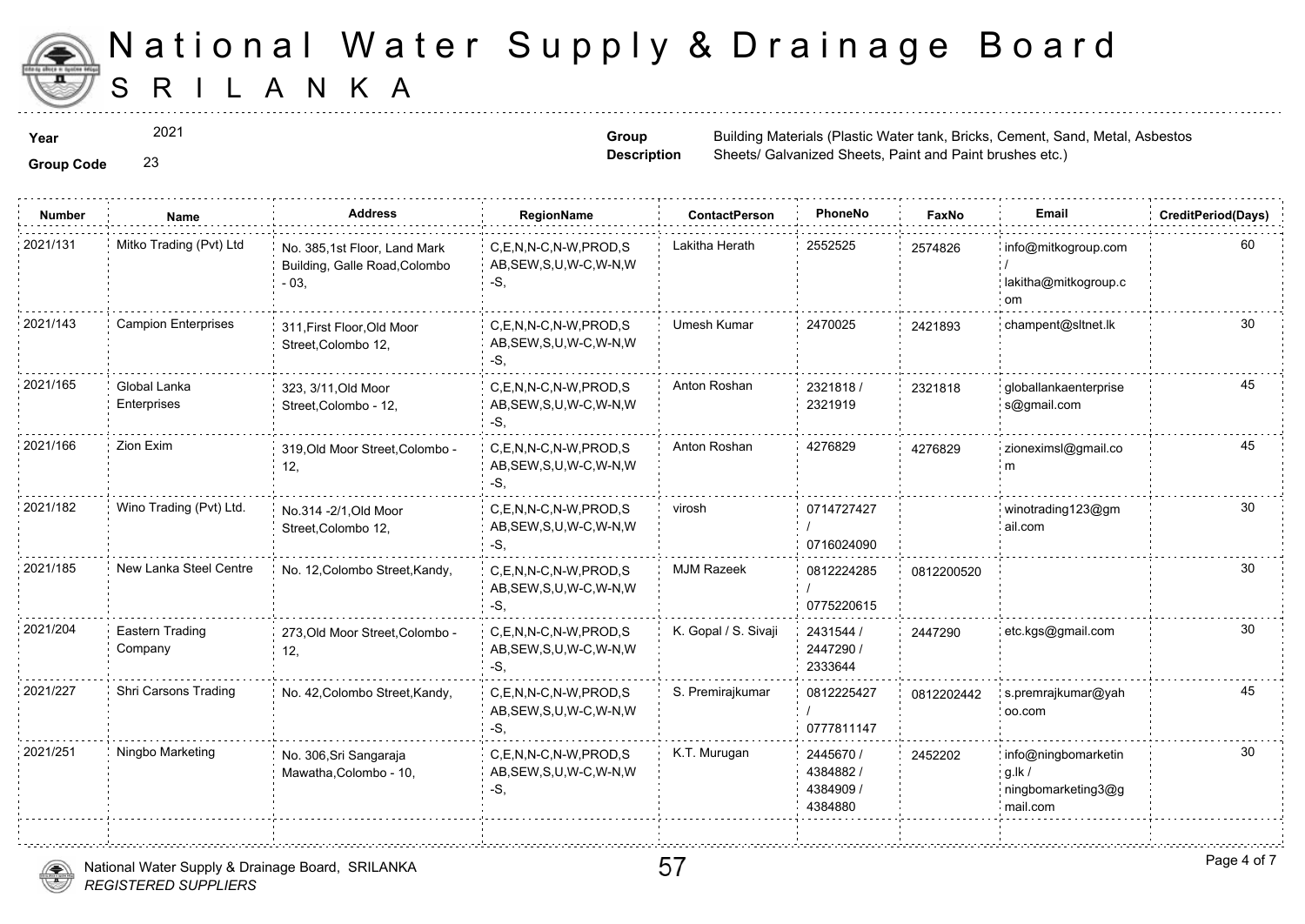

2021

**Group Code** 23

**Group Description**

| <b>Group Code</b> |  |
|-------------------|--|
|-------------------|--|

| <b>Number</b> | Name                                | <b>Address</b>                                                    | <b>RegionName</b>                                            | <b>ContactPerson</b>         | PhoneNo                               | Faxl   |
|---------------|-------------------------------------|-------------------------------------------------------------------|--------------------------------------------------------------|------------------------------|---------------------------------------|--------|
| 2021/262      | Asean Industrial<br>Tradeways       | 307, Old Moor Street, Colombo -<br>12,                            | C,E,N,N-C,N-W,PROD,S<br>AB, SEW, S, U, W-C, W-N, W<br>-S,    | S.Gowtham                    | 2448332 /<br>2433070 /<br>2320526     |        |
| 2021/263      | Win Engineering<br>Traders          | 307-1/3, Old Moor<br>Street, Colombo - 12,                        | C,E,N,N-C,N-W,PROD,S<br>AB, SEW, S, U, W-C, W-N, W<br>-S,    | Theebatharssan               | 2322249 /<br>2320526 /<br>0775567033  |        |
| 2021/272      | Lagna Enterprises                   | No. 320,1st Floor, Old Moor<br>Street, Colombo - 12,              | C,E,N,N-C,N-W,PROD,S<br>AB, SEW, S, U, W-C, W-N, W<br>-S.    | Vijay                        | 2440421                               | 244042 |
| 2021/273      | The Commercial<br>Trading Co.       | No. 126J, Mahavidyalaya<br>Mawatha, Colombo - 13,                 | C,E,N,N-C,N-W,PROD,S<br>AB, SEW, S, U, W-C, W-N, W<br>-S.    | Parmeshwaren                 | 2381193                               | 238119 |
| 2021/287      | Cany                                | 333-2/1B, Old Moor<br>Street, Colombo - 12,                       | C,E,N,N-C,N-W,PROD,S<br>AB, SEW, S, U, W-C, W-N, W<br>-S.    | PS Sharmila                  | 2432841                               |        |
| 2021/288      | D.J. Suppliers                      | No. 126-1/1D, Maha Vidyalaya<br>Mawatha, Colombo -13,             | C.E.N.N-C.N-W.PROD.S<br>AB, SEW, S, U, W-C, W-N, W<br>$-S$ . | R.Raveshantha                | 2451345 /<br>0769622311<br>0771823243 |        |
| 2021/299      | Macson Mesh<br>Industries (Pvt) Ltd | 304, Deans Road, Colombo -<br>10,                                 | C,E,N,N-C,N-W,PROD,S<br>AB, SEW, S, U, W-C, W-N, W<br>-S,    | Tyronne Valencia             | 7437140                               | 743718 |
| 2021/347      | Nippon Paints Lanka<br>(Pvt) Ltd.   | No. 69/A, Buthgamuwa<br>Road, Rajagiriya,                         | C,E,N,N-C,N-W,PROD,S<br>AB, SEW, S, U, W-C, W-N, W<br>$-S$ . | Ruwan<br>Abesekara           | 4600409 /<br>0764193743               |        |
| 2021/351      | <b>Akus Enterprises</b>             | No. 326/26, Vijayaba<br>Pedasa, Ihalakaragahamuna, K<br>adawatha, | C.E.N.N-C.N-W.PROD.S<br>AB, SEW, S, U, W-C, W-N, W<br>-S,    | Anura / Shakya<br>Ranasinghe | 2975923 /<br>0718152318               |        |
|               |                                     |                                                                   |                                                              |                              |                                       |        |



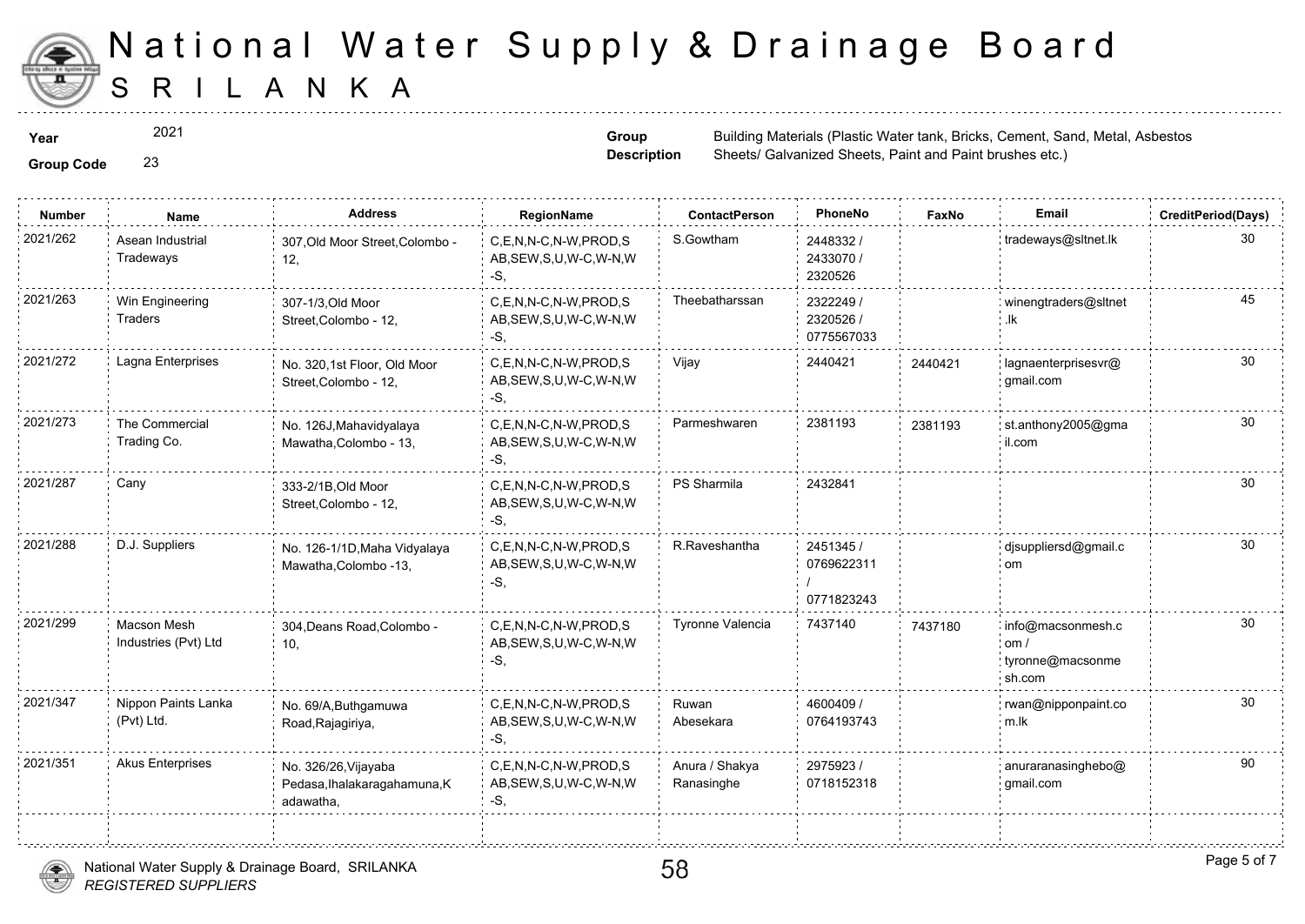

2021

**Group Description**

**Year** Building Materials (Plastic Water tank, Britan Materials (Plastic Water tank, Group Building Materials (Plastic Water tank, Sheets/ Galvanized Sheets, Paint and

**Group Code** 23

| <b>Number</b> | Name                                        | <b>Address</b>                                              | <b>RegionName</b>                                         | <b>ContactPerson</b>  | PhoneNo                  | Faxl             |
|---------------|---------------------------------------------|-------------------------------------------------------------|-----------------------------------------------------------|-----------------------|--------------------------|------------------|
| 2021/375      | <b>Regal Hardwares</b>                      | No.40, Colombo Street, Kandy,                               | C,E,N,N-C,N-W,PROD,S<br>AB, SEW, S, U, W-C, W-N, W<br>-S. | P Sathasiwam<br>Pille | 0812232088               | 081222           |
| 2021/394      | Isira Suppliers                             | No. 253, Kanampalla<br>Road, Kahawa, Kosgama,               | C.E.N.N-C.N-W.PROD.S<br>AB, SEW, S, U, W-C, W-N, W<br>-S. | DWD Maduwanthi        | 0777326402               |                  |
| 2021/395      | <b>DE Macs Traders</b>                      | A9, Ground Floor, Anderson<br>Flats, Park Road, Colombo 05, | C,E,N,N-C,N-W,PROD,S<br>AB, SEW, S, U, W-C, W-N, W<br>-S. | V Senthilprasath      | 0727962342<br>0702514575 | 071100           |
| 2021/399      | Macksons Paints Lanka<br>(Pvt) Ltd.         | No. 75/1, Wattalpola<br>Road, Keslwatta, Panadura,          | C,E,N,N-C,N-W,PROD,S<br>AB, SEW, S, U, W-C, W-N, W<br>-S. | Noyel De Silva        | 5530225 /<br>0718851066  | 555655<br>555026 |
| 2021/411      | Rower International                         | 364-1/1, Old Moor<br>Street, Colombo 12,                    | C,E,N,N-C,N-W,PROD,S<br>AB, SEW, S, U, W-C, W-N, W<br>-S. | A Aravindakumar       | 2391700 /<br>0777634321  | 239970           |
| 2021/421      | Union Hardware                              | 278, Galle Road, Ratmalana,                                 | C.E.N.N-C.N-W.PROD.S<br>AB, SEW, S, U, W-C, W-N, W<br>-S. | <b>ACM Mansoor</b>    | 2761100                  | 273725           |
| 2021/451      | S/L State Trading (Gen)<br>Corporation Ltd. | 100, Nawam<br>Mawatha, Colombo 02,                          | C.E.N.N-C.N-W.PROD.S<br>AB, SEW, S, U, W-C, W-N, W<br>-S. | <b>Mahesh Mendis</b>  | 2422342/4                | 244797           |
| 2021/454      | St. Anthonys Industries<br>Group (Pvt) Ltd. | No. 752/1, Dr. Danister De<br>Silva Mawatha, Colombo 09,    | C.E.N.N-C.N-W.PROD.S<br>AB, SEW, S, U, W-C, W-N, W<br>-S. | Thushan               | 2690623/<br>0777704955   | 26806<br>269457  |
| 2021/490      | Cooper International                        | No.293,1/1 First Floor, Old Moor<br>Street, Colombo 12,     | C,E,N,N-C,N-W,PROD,S<br>AB, SEW, S, U, W-C, W-N, W<br>-S, | R Dhananjith          | 2433659 /<br>2444868     | 233714           |
| 2021/493      | <b>Power Steels</b>                         | No. 320,2nd Floor,Old Moor<br>Street, Colombo 12,           | C,E,N,N-C,N-W,PROD,S<br>AB, SEW, S, U, W-C, W-N, W<br>-S, | P<br>Sithambaranatha  | 2459045                  |                  |



59